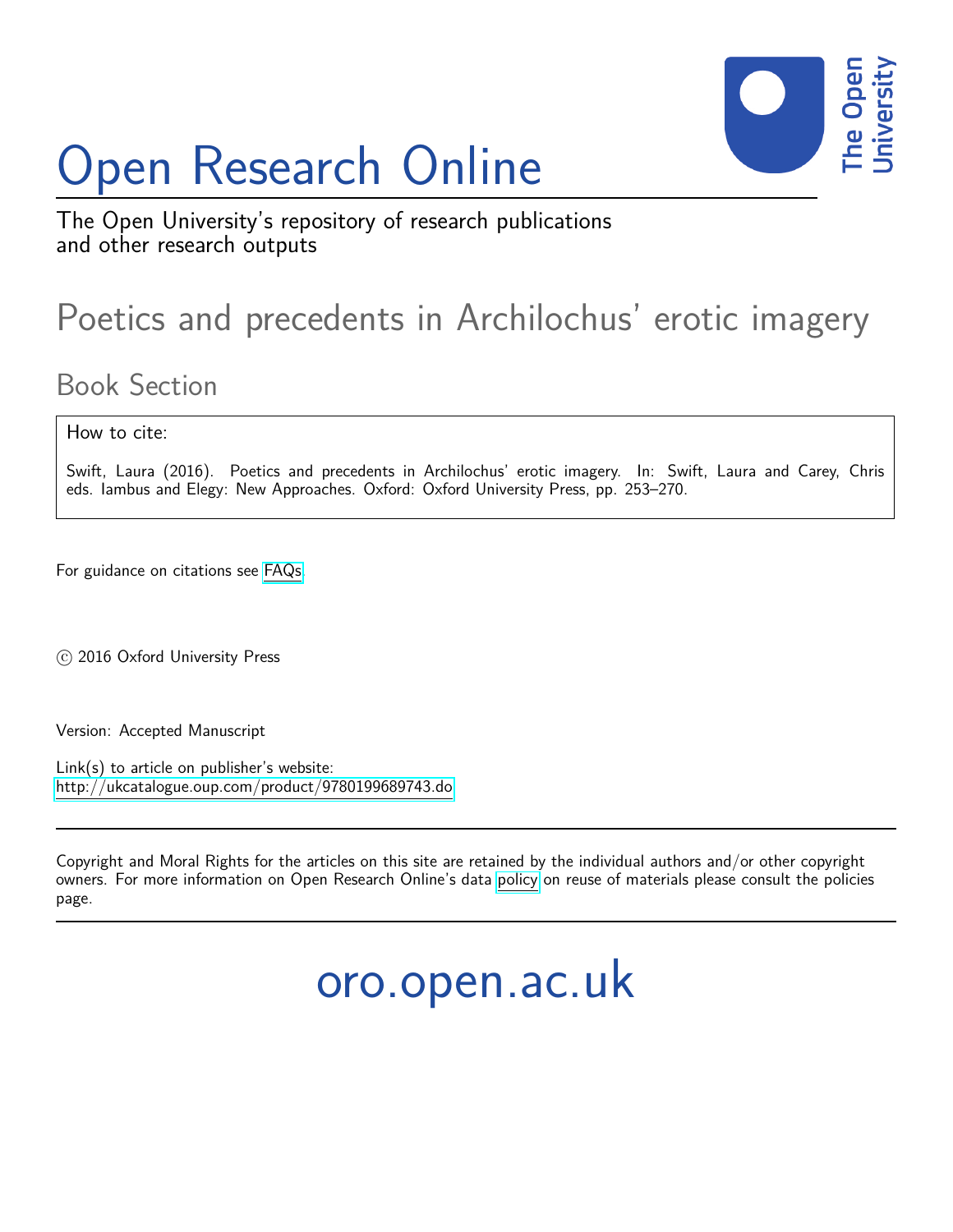### **Poetics and Precedents in Archilochus' Erotic Imagery Laura Swift, The Open University**

In recent years, scholars working on archaic poetry have become increasingly interested in how these texts position themselves relative to the wider tradition from which they originate. The goal of this paper is to apply this approach to Archilochus' use of metaphor, with particular reference to erotic language. As we shall see, Archilochus' imagery is imaginative, yet draws on deep roots, for he uses conventional motifs in a way which plays on and undercuts their usual role in the poetic tradition. As such, his approach to imagery is similar to his use of Homeric language: we find close engagement with traditional material, yet the pre-existing tropes are reworked to distinctively Archilochean ends.<sup>1</sup> Archilochus selects types of imagery with a rich heritage in the Greek cultural tradition, and presents them in a way which assumes audience knowledge of their conventional associations. These connotations are then reworked, frequently in ways which are humorous or provocative, and so fit Archilochus' self-positioning as an iambic poet.

Archilochus' imagery is at its richest in his erotic fragments, which draw on long-established metaphors associated with sexuality and desire. The most pervasive of these, both in Archilochus and the wider Greek tradition, is the use of metaphor derived from the natural world to represent female sexuality. Whereas Archilochus seems to favour animal imagery for moments which are outright obscene (perhaps parodying the epic use of animal similes in heroic contexts), in poems whose eroticism is more subtle it is the world of plants which comes to the fore.<sup>2</sup> In particular, Archilochus makes much of the association between human and natural fertility, and of the tradition of likening the female body to the natural landscape. This article will examine a series of fragments which engage richly with this theme (frr. 30- 31, 188, and 196aW), and will argue that our understanding of these poems is enhanced by reading them through the filter of the Greek *locus amoenus* or 'meadow of love'.

The association between the female body and natural fertility is a long-established trope in Greek literature, and one which is found in almost all erotic lyric. Women's bodies, and their potential for child-bearing, are likened to the fertility of the earth, and hence descriptions of fertile landscapes and the fruit and flowers they produce become erotically charged symbols. In literary terms we can trace the origins of this device back to the Iliadic *Hieros Gamos* (*Il.*  14.346-51) where the intercourse of Zeus and Hera is mirrored by the growth which surrounds them, or the abduction of Persephone in the *Homeric Hymn to Demeter* (1-18), where Persephone's sexual ripeness is reflected in the lush surroundings she plays in, and her

<sup>&</sup>lt;sup>1</sup> On Archilochus' close linguistic engagement with epic cf. e.g. Tarditi (1958); Page (1964); Scherer (1964); Aloni (1981) 21-64; Fowler (1987) 13-33; Létoublon (2008). Archilochus' use of Homeric ethics, and whether we should see him as 'subverting' traditional values, is much discussed: see e.g. Fraenkel (1975) ch. 4; Snell (1953) ch. 3; Dover (1964) 196-8; Russo (1974); Burnett (1983) 38-42; Barker and Christensen (2006); Swift

<sup>(2012).&</sup>lt;br><sup>2</sup> Erotic animal imagery: frr 41, 43, 189. For discussions see West (1974) 123-4 (on fr. 41); Gerber (1973) and Corrêa (2002) (on fr. 189), and esp. Corrêa (2010) who discusses all these fragments, and also includes a suggestion by Ewen Bowie that fr. 201 may come from an erotic context (175).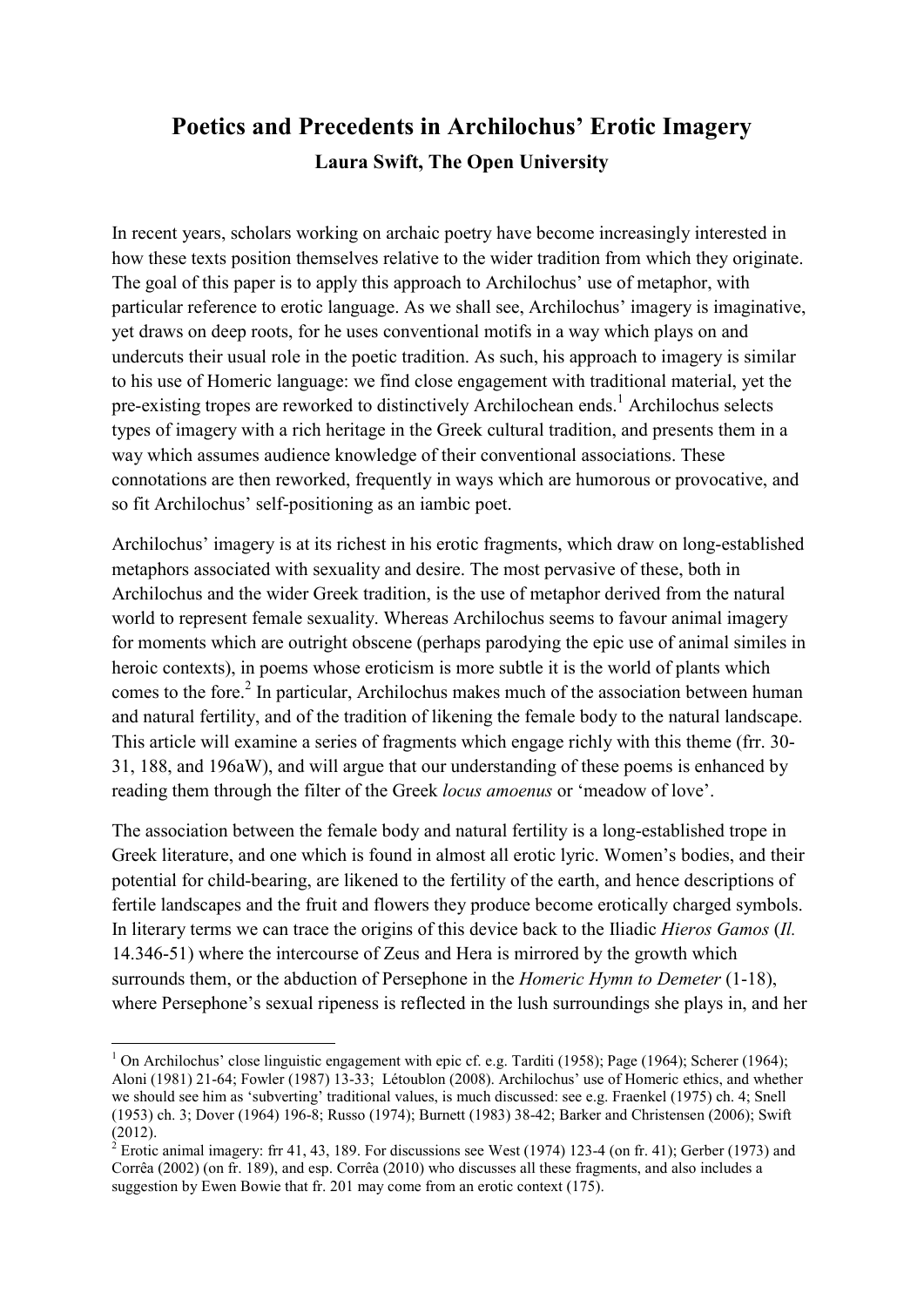readiness for 'plucking' is shown by her picking of the flower which transforms into the gateway to Hades and so marriage. $3$  The conceit that flower-picking in a rural setting leads to seduction is a commonplace of Greek literature and myth:<sup>4</sup> moreover, real girls emulated their mythological prototypes by participating in the flower-picking festivals which we know to have occurred in historical Greece as a form of *rite-de-passage*. 5 Indeed, the prevalence of the motif in myth and ritual shows that it is not just a literary trope but something integral to Greek perceptions of the world: $6$  for example, we find the association between sex and agricultural activity in Athenian wedding ritual, where the bride is given 'for the ploughing of legitimate children' and in the ceremony carries a vessel for roasting barley.<sup>7</sup> Similarly, the bride was showered with fruit and nuts on her arrival into her new home, symbolising the fertility she was expected to bring to the household. $8$ 

If married women are symbolised by cultivated ploughland, the wild growth of the uncultivated meadow comes to represent the titillating virginity of the *parthenos*, whose sexuality is burgeoning but not yet claimed.<sup>9</sup> Erotic scenes in poetry, therefore, are regularly set in meadows filled with fruit, flowers, flowing waters, and shady foliage, all symbols of fertility and growth, and this causes the boundary between the seduction and the setting to become blurred. This strand of imagery is used repeatedly by lyric authors, so its appearance in Archilochus is not surprising.<sup>10</sup> However, when we examine Archilochus' use of this motif, we find that he plays upon its very conventionality. Archilochus deliberately inverts or reworks the *topos* to achieve striking poetic effects, a technique which relies upon audience familiarity with the motif, as the gap between the typical and the Archilochean usage comes to take on poetic significance. On analysis, Archilochus' use of nature imagery is rarely straightforward but usually has a sly or provocative subtext.

#### **The body as meadow: frr. 30 and 31 W**

The most superficially conventional use of nature imagery occurs in fragments 30 and 31 W, both passages which describe a beautiful young girl and draw on the conventions of the *locus amoenus* to do so. Though we have few clues to help us with the fragments' original context, many scholars have suggested that the fragments came from the same poem, perhaps even as a continuous passage.<sup>11</sup> In fact, the shared use of imagery evocative of the *locus amoenus*

<sup>&</sup>lt;sup>3</sup> See Richardson (1974) 140-2; Foley (1994) 33-4. For similar imagery in the Near Eastern tradition see also Kramer (1969) 59.

<sup>4</sup> Cf. e.g. [Hes]. *Cat.* fr. 140; Eur. *Ion* 887–96, *Hel.* 244–9; Theoc. 11.25–7, Mosch. *Eur.* 63-71, and see Lefkowitz (1993); Deacy (1997) 44-5.

<sup>5</sup> See Strabo 6.1.5.33–8; Pollux 1.37; Paus. 2.35.5; Schol. Ar. *Ran.* 344 = Soph. fr. 89.

<sup>&</sup>lt;sup>6</sup> On ritual connections between sexual and agricultural fertility see Harrison (1922) 549-51; West (1966) 423 7 On the betrothal wording cf. e.g. Men., *Dysc.* 844, *Mis.* 444, *Pk.* 1013-14, *Sam.* 727; Luc. *Tim.* 17; Chariton

<sup>3.2.2.3</sup>: for earlier metaphors comparing marriage to ploughing cf. Aesch. *Eum.* 658–61; Soph. *Ant.*  569; Eur. *Phoen.* 18. On the marriage ceremony Pollux 1.246, 3.37–8; Zenobius 3.99; *Suda* 3971 = ii.491.20

Adler; Harpokration s.v*.* λικνοφόρος. For discussion see Carson (1990) 152-3; Winkler (1990) 181-3. 8 See Pomeroy (1997) 71.

<sup>9</sup> See e.g. Bremer (1975); Vernant (1983) 135-42; Haß (1998); Swift (2009).

<sup>&</sup>lt;sup>10</sup> Cf. e.g. Sapph. frr, 2, 96 V (and cf. Demetrius *On Style* 136, where he claims that the motif is pervasive in Sappho's poetry); Anacr. frr. 346, 417 PMG; Ibyc. fr. 186 *PMGF*; Pind. *Pyth.* 9.37, fr. 122 SM: see Heirman (2012) 86-112.

<sup>&</sup>lt;sup>11</sup> Cf. Bergk (1882); Lasserre and Bonnard (1958); Skiadas (1979); Adrados (1990); West (1993b).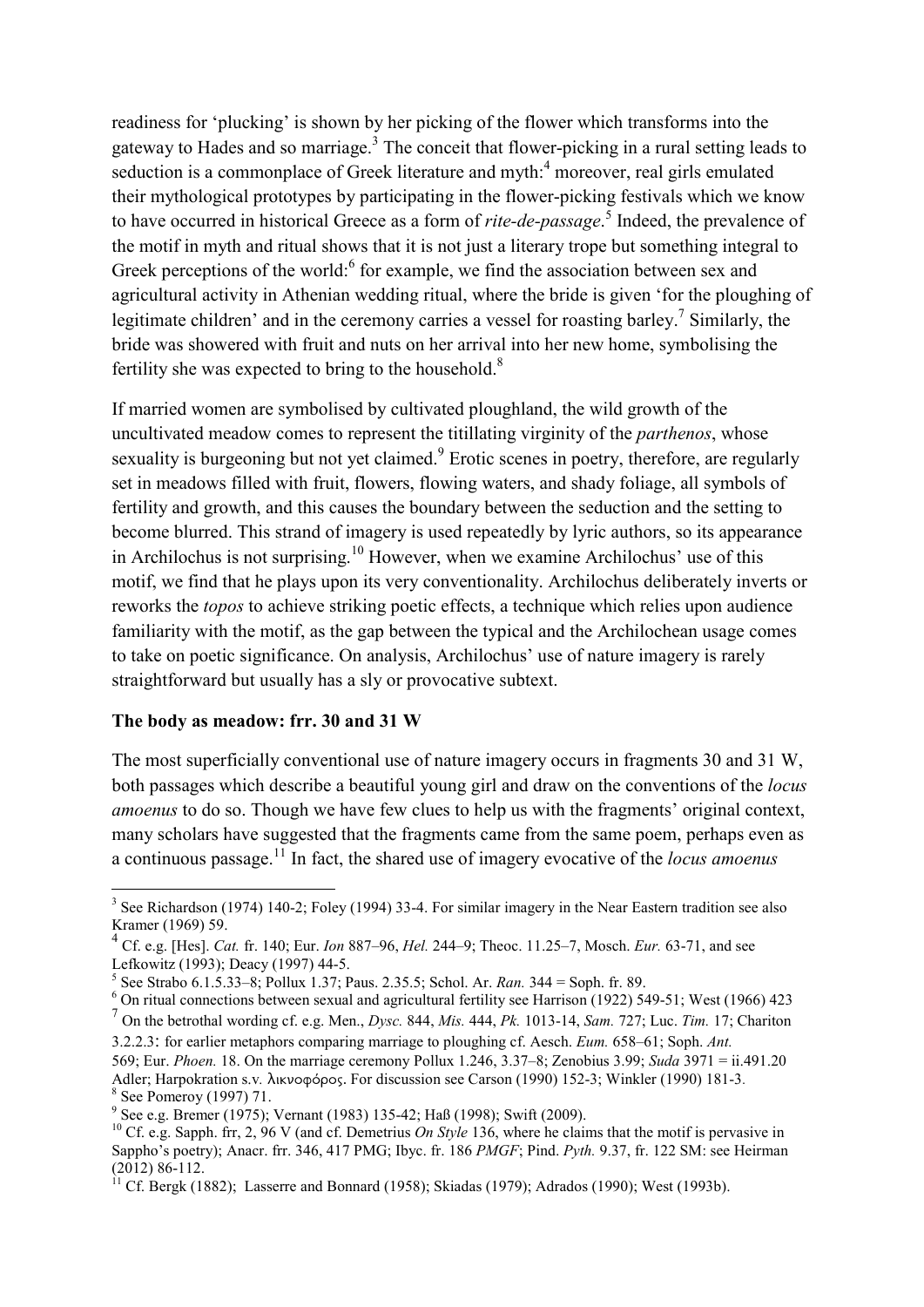strengthens the case for attributing these fragments to a single poem, since both fragments allude to the sexual overtones of nature imagery and use the motif to similar ends. The text, including the testimonia which preserve the fragments, reads as follows: $12$ 

fr. 30: Ps.-Ammonius *de adfin. vocab. diff.* 431 (p. 111 Nickau)

ῥόδον καὶ ῥοδωνιὰ καὶ ῥοδῆ διαφέρει. ῥόδον µὲν γὰρ τὸ ἄνθος, ῥοδωνιὰ δὲ ὁ τὸπος, ῥοδῆ δὲ τὸ φυτόν. Ἀρχίλοχος·

ἔχουσα θαλλὸν µυρσίνης ἐτέρπετο ῥοδῆς τε καλὸν ἄνθος.

Fr. 31: Synes. *laudatio calvitii* 11 p. 75b (*Opusc.* p. 211.12 Terzaghi)

οὐκοῦν ἅπαντες οἴονταί τε καὶ λέγουσιν αὐτοφυὲς εἶναι σκιάδειον τὴν κόµην· καὶ ὁ κάλλιστος ποιητῶν Ἀρχίλοχος ἐπαινέσας αὐτήν, ἐπαινεῖ µὲν οὖσαν ἐν ἑταίρας σώµατι, λέγει δὲ οὗτως·

ἡ δέ οἱ κόµη ὤµους κατεσκίαζε καὶ µετάφρενα.

Fr. 30 "ῥόδον" and "ῥοδωνιὰ" and "ῥοδῆ" are different. For ῥόδον is the rose flower, ῥοδωνιὰ the place where roses grow, and ῥοδῆ is the rose bush. Cf. Archilochus:

She delighted in holding a sprig of myrtle and the lovely flower of the rose bush.

Fr. 31 And so everyone thinks and says that hair is a natural sunshade. And the best of poets, Archilochus, praises it on a prostitute's body, and says the following:

and her hair shaded her shoulders and back

The flowers which the girl holds in fr. 30 evoke the wild-flowers usually present in the erotic meadow, as well as the act of flower-plucking which is often a precursor to seduction, while the verb κατεσκίαζε used of the girl's hair in fr. 31 suggests the shade usually provided by foliage in the meadow scene.<sup>13</sup> The verb must be a striking one to use in this context, since it provides Synesius with motivation to quote the fragment, in order to demonstrate that 'hair is a sunshade' (εἶναι σκιάδειον τὴν κόµην). Archilochus reverses the usual poetic trope of describing the wilderness in terms which evoke human eroticism, and instead presents the girl's body as a representation of nature, as she provides the features of shade and flowers normally generated by the land itself.

<sup>&</sup>lt;u>.</u> <sup>12</sup> The text of Archilochus is my own, and is based on, but not always identical to, West's  $IEG<sup>2</sup>$ . I discuss points of difference *ad loc* in the footnotes. Translations are mine.

<sup>&</sup>lt;sup>13</sup> For σκιάζω/σκιερός as a key term in descriptions of the erotic meadow cf. Sapph. fr. 2.7 V; Ibyc. fr. 286.5 *PMGF*; Thgn. 1252, and cf. also Sem. fr. 7.66 W where the woman's hair is 'shaded with flowers' (ἀνθέμοισιν  $\dot{\epsilon}$ σκιασμένην), a phrase which draws on the word's connections with natural foliage.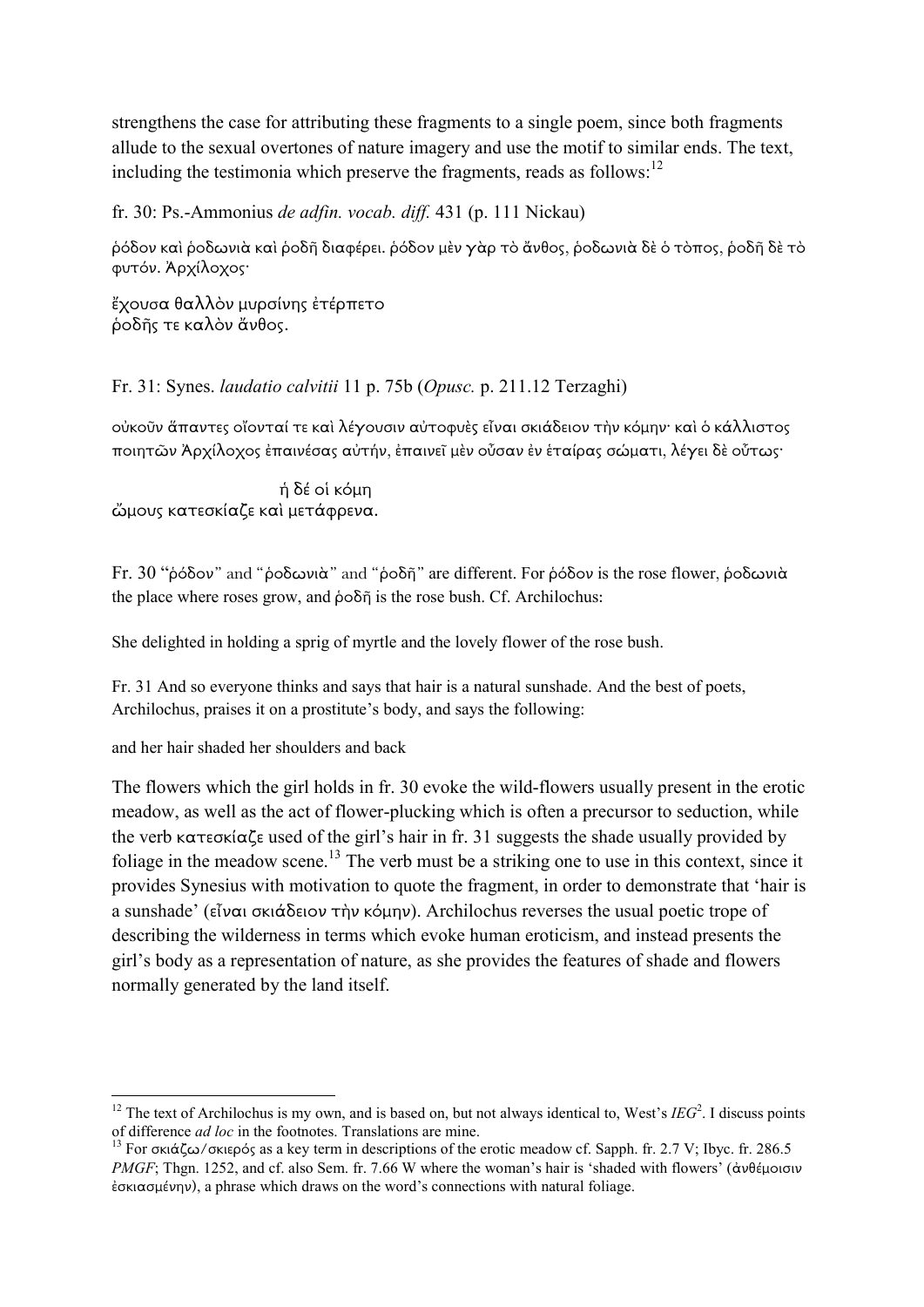Yet Synesius' description of the girl in fr. 31 as a *hetaira* suggests that Archilochus' use of the imagery differs from its typical use to describe the defloration of a chaste *parthenos.*<sup>14</sup> Whoever the girl is, we can infer that Archilochus described her or her behaviour in a way which suggests at the least promiscuity, if not professional prostitution. Thus while the image of a young girl with long hair holding flowers might normally simply suggest her desirability (as found commonly in archaic *kourai*), here we find a wry mismatch between what the girl appears to be and what she actually is. When we look more closely at the flowers she carries, we find a more lewd association here too, for while roses are associated with Aphrodite and so are used to represent erotic desire in general terms,<sup>15</sup> the combination of rose and myrtle evokes the use of these two plants as slang for the female genitals.<sup>16</sup> Given the likely sympotic context for the performance of Archilochus' erotic poetry, the sprig of myrtle also suggests the tradition of passing the myrtle branch around the symposiasts, and so alludes to the associated pleasures of drinking and lovemaking. Its presence in the girl's hand hints that she is not a chaste maiden but the sort of woman who might herself be present at a symposium. Archilochus thus redeploys imagery conventionally associated with virginity to indicate the sexual accessibility of this particular woman. Rather than seeing the girl in the act of plucking the flowers (a motif which indicates her own deflowering), we are presented with someone who carries around pre-cut flowers, a point stressed in the details of the language. The girl carries a θαλλόν of myrtle, a sprig taken from the plant, and rather than holding a ῥόδον, the usual word for rose, we are told that she carries ῥοδῆς ἄνθος ('a flower of the rose-bush'). Ps-Ammonius' comments suggest that this is a noteworthy way to put it, and it is a phraseoloy which encourages the audience to remember that the rose has been removed from its bush, and so that it too is a flower already plucked.

In this description, then, Archilochus draws on the typical features of the *locus amoenus* as a poetic type to create an erotically charged image, which redeploys language normally used of virginity to present the girl in more suggestive terms. We see a similar technique in fr. 48, where we find a blending of virginal and sexually suggestive features in a description of girls usually thought to be the Lycambids: $17$ 

<sup>&</sup>lt;u>.</u> <sup>14</sup> Scholars have suggested that the fragments describe Neoboule but it seems it seems unlikely that Synesius would confuse the girl in fr. 31 with an unnamed prostitute given the fame of her relationship with Archilochus. Although Neoboule was Archilochus' most famous victim, we should not fall into the trap of associating every erotic description with her, since Archilochus doubtless presented a number of girls in his erotic narratives. We are given no information about the girl in fr. 30. For discussion of this issue see Costanza (1950); Marzullo (1957).

<sup>&</sup>lt;sup>15</sup> Roses in *locus amoenus* descriptions: *HHDem.* 6; Sapph. fr. 2.6, 96.13 V; for association with Aphrodite/Eros cf. also Cypria fr. 4 Bernabé; Ibyc. frr 288, S257(a) fr. 1 *PMGF;* Bacch. 17.116; Anacreont. frr. 6, 35, 44; Eur. *Med.* 841. See Murr (1890) 79-80

<sup>&</sup>lt;sup>16</sup> Myrtle: Archil. fr. 32 W; Aristoph. *Lys.* 1004, Pl. Com. 188.14 KA (and for τό μύρρινον of the penis Aristoph. *Knights* 964); rose: Pherecr. 113.29, Crat. 116.2 KA: see Henderson (1975) 134-5. For the more general erotic connotations of myrtle see Murr (1890) 85.

Although we should not rush to assume that any erotic narrative in Archilochus must involve the Lycambids, in this instance it seems very likely. We know that story is told in the first person (ἐβουλόµην, 18, ἐγώ, 32), that he addresses his confidant Glaucus (7), and the Lycambids are closely connected with the poet's own persona; the fact that there is more than one girl is also suggestive, since the later tradition presents them together. Moreover, the fact that the girls are under the charge of a nurse (5) indicates that they are free-born maidens.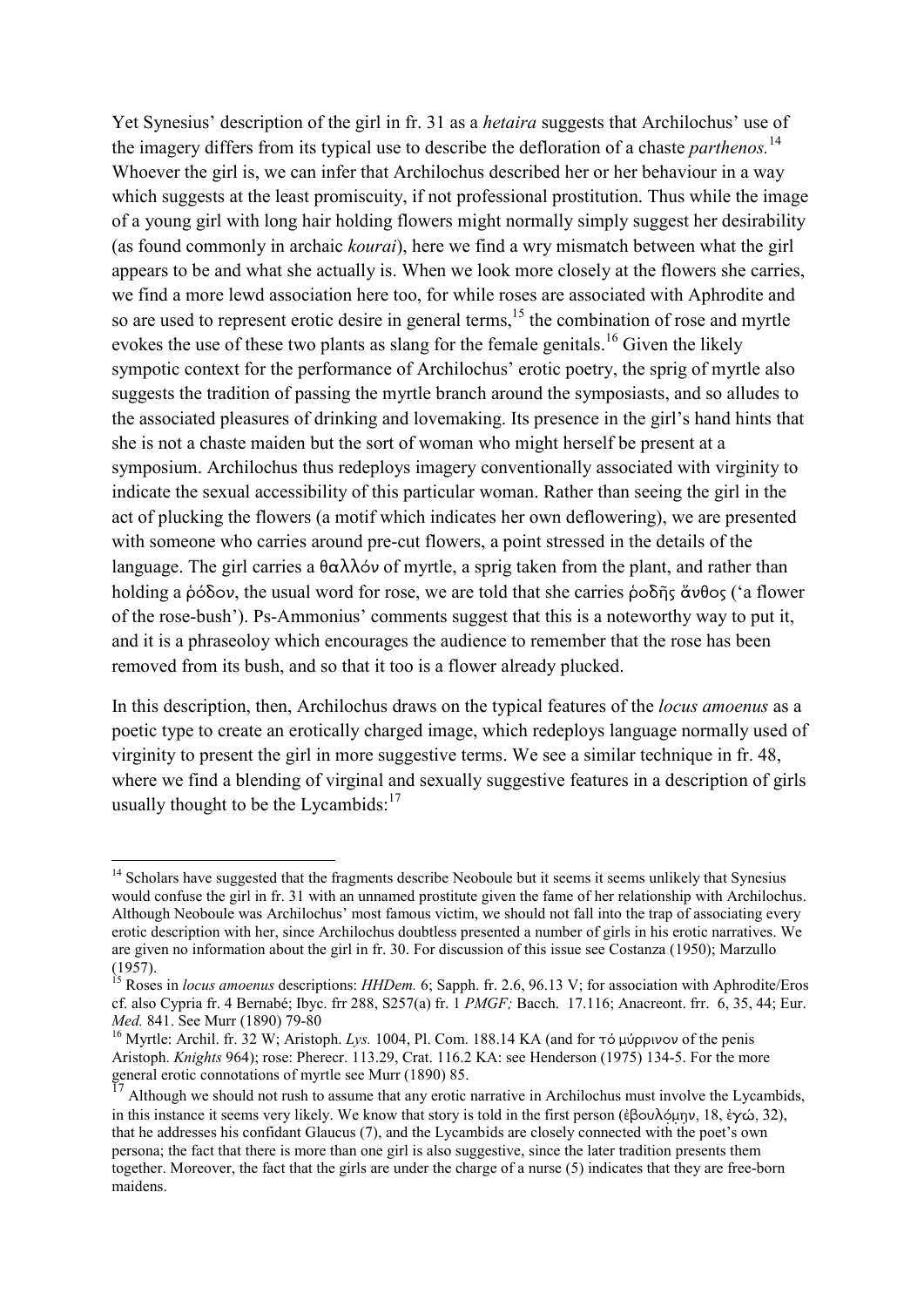τροφὸς κατῆ[γεν ⌊ἐσµυριχµένας κόµας<sup>18</sup> καὶ στῆθος, ιώς ἂν καὶ γέρων ἠράσσατο. ὦ Γλαῦκε [

'The nurse (led?) them, their hair and breasts anointed with perfume, so that even an old man would have desired them. O Glaucus...'

(5)

The presence of the nurse reminds us of conventional morality: young girls should be modest and protected by a chaperone.<sup>19</sup> Yet set against this is the description of the girls themselves with perfumed hair and breasts. Annointing oneself with perfume is a sexually charged activity and is associated with preparations for intercourse, and this is compounded by the focus on their hair and breasts, both of which carry erotic connotations.<sup>20</sup> This portrayal suggests that the girls, despite the presence of their chaperone, are no innocents, and that they seek male attention. Again we find Archilochus evoking traditional patterns of female erotic behaviour to characterise the women in his poetry, and to suggest that they are sexually available and perhaps even promiscuous, despite the parthenaic trappings that surround them.

#### **An iambic meadow: fr. 188 W**

-

Archilochus takes his refashioning of the *locus amoenus* further in fr. 188, a poem which deploys the imagery for abuse instead of praise. Whereas nature imagery is conventionally used to convey the desirability of a young woman ripe for marriage, here Archilochus instead draws on the the language of wintry decay to taunt an older woman for the loss of her youth.<sup>21</sup> The *topos* is given an iambic spin, geared towards abuse instead of seduction:

⊗ οὐκέ θ' ὁμῶς θάλλεις ἁπαλὸν χρόα· κάρφεται γὰρ ἤδη ὄγµο˼ς, κακοῦ δὲ γήραος καθαιρεῖ .....], ἀφ' ἱµερτοῦ δὲ θορὼν γλυκὺς ἵµερος π[ροσώπου βέβη]κεν· ἦ γὰρ πολλὰ δή σ' ἐπῆιξεν πνεύµ]ατα χειµερίων ἀνέµων µάλα πολλάκις δ'̣ ε [

<sup>18</sup> I print the transmitted text κόµας, in contrast to West's *IEG* where he prints κόµην on the grounds that Archilochus uses the singular in fr. 31, and that he finds the combination of plural κόμας and singular στῆθος problematic within an internal accusative (see West (1974) 125. However, these objections do not seem to me strong enough to justify changing the transmitted text: cf. Bossi (1990) 142, and see also Young (1973) 222. <sup>19</sup> Exactly what the nurse is doing is unclear: I print West's suggestion κατῆ[γεν (supported by Bossi (2000) 99), on the grounds that it is relatively neutral yet makes good sense within the narrative. Chris Carey also points out that the verb could imply movement down from the women's quarters. Another option is to assume a verb which means that the nurse is restraining the girls or containing them in the house: hence κατέ[σχεν (Peek), κατε[ῖχεν (Lasserre-Bonnard), κατε[ῖργεν (West). This would present the girls' behaviour as still more provocative, needing to be actively restrained by their nurse, yet it seems rather strong. Gärtner (2008) 4 suggests κατε[ῖσεν and argues that the nurse is sending the girls out to be prostitutes, but this seems too extreme a position: even in the debauched family of Lycambes, it would be surprising to find the nurse acting as so brazenly.

<sup>20</sup> For perfuming prior to sex cf. Aristoph. *Lys.* 938, *Wealth* 529; for hair as an erotic symbol cf. *HHDem.* 177-8; Sem. fr. 7.57-66 W, and note how Helen in Eur. *Or.* 128-9 cuts her hair by the minimum in order to preserve her beauty. See also Levine (1995) 95-6.

 $^{21}$  For the vegetal metaphors in the poem, see also Carey (2009b) 155-6.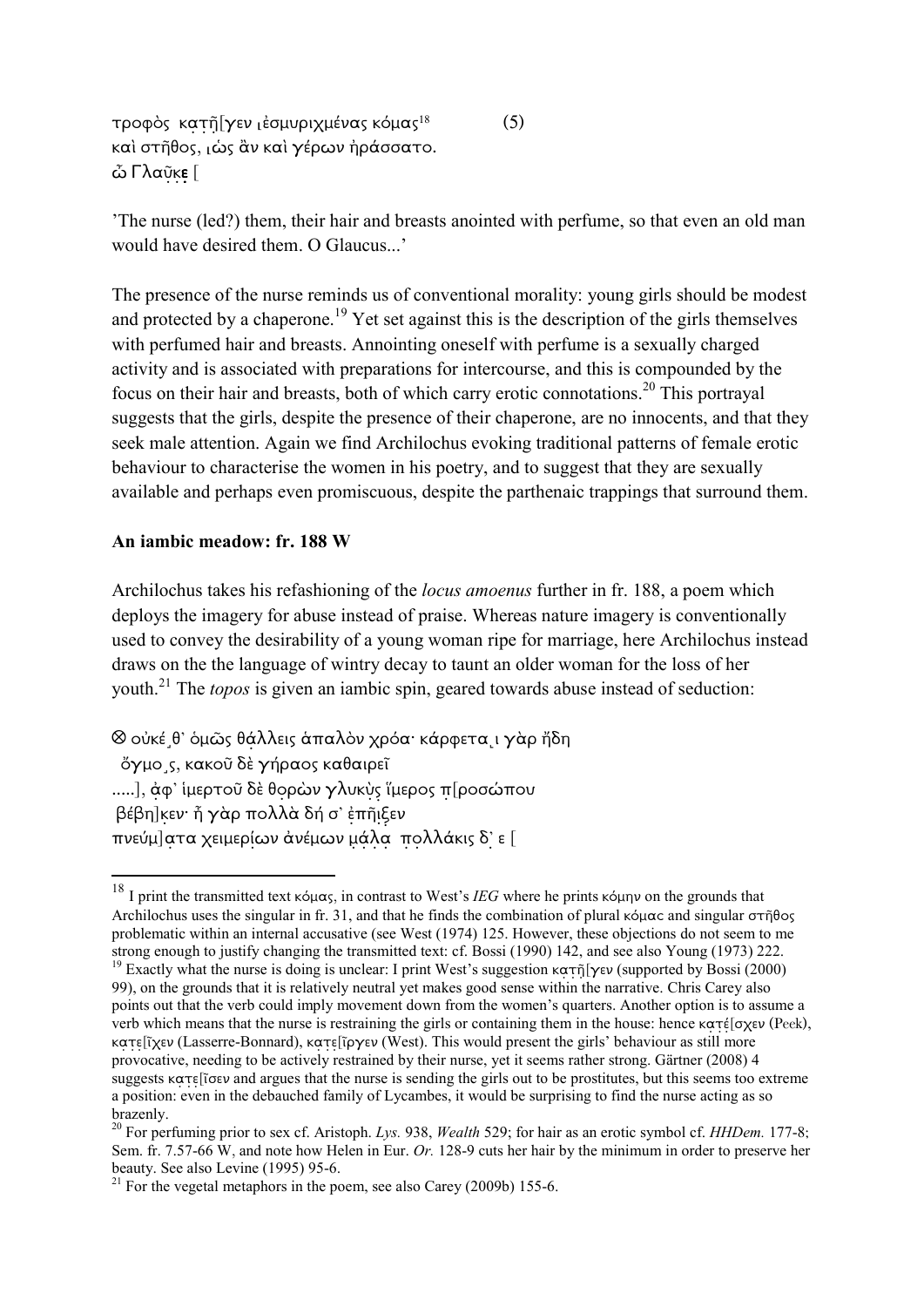No longer does your skin flourish with soft bloom, for your furrow is dried up. The … of vile old age is ruining you, and sweet desire [has gone] rushing from your desirable face … Indeed, many blasts of wintry winds have assaulted you and many times …

From the first line, Archilochus foregrounds the usual association between nature and youth with the verb θάλλεις, which evokes the growth of young plants combined with άπαλόν, a tactile word suggesting softness and often used of descriptions of young girls.<sup>22</sup> Yet this typical description of beauty is negated from the start, for the poem's first word, οὐκέθ', makes it clear that we are looking back at a time of blooming which has now passed, a point reinforced by ἤδη in the next clause, which highlights the contrast between past and present. The following line develops this idea further, through the agricultural metaphor implicit in  $\sigma$ γμος, which draws on the association between the female body and fertile ploughland.<sup>23</sup> Whereas Greek poetry and ritual normally contrasts the 'untamed' life of the *parthenos* with the 'civilised' life of the wife, we here find an opposition set up between the woman in her sexual prime, and the one who has passed it. If the bride is fertile land ready to be ploughed, then by implication the older woman, sexually experienced but no longer desirable, is land which has previously been ploughed, but is now dried up and unsuitable for agricultural activity. The image of the *locus amoenus* dried up in winter rather than blossoming in spring thus taunts the woman by hinting at her own dwindling fertility, and so the loss of what, in Greek eyes, would be considered the purpose of her existence.

The nature imagery continues in lines 4-5, where the woman is said to have been assaulted by blasts of wintry winds (πνεύμ]ατα χειμερίων ἀνέμων, 5). While youthful beauty is a garden sheltered from the elements and cooled by gentle breezes, the woman here is exposed to violent gales, whose 'wintry' nature forms a contrast with the usual spring-time setting of the meadow of love.<sup>24</sup> The image of the wintry storm winds also draws on two other poetic *topoi*: first the idea that human life is like the passing of the seasons, with spring the time of youth and love; $^{25}$  second, that desire is like a storm.<sup>26</sup> Hence the wintry winds develop the theme that the woman is too old to feel or inspire desire, and suggests the decay and withering of

<u>.</u>

<sup>&</sup>lt;sup>22</sup> For άπαλός used in erotic descriptions cf. Alcm. fr. 3.10, 3.68, 3.80 *PMGF*; Sapph. frr. 81, 82, 94.16, 122, 126 V.

<sup>&</sup>lt;sup>23</sup> I print the transmitted text ὄγμος rather than adopting Snell's emendation ὄγμοις (as printed by the editions of Lasserre and West; conversely Bergk, Diehl, Edmonds, Tarditi stick to the *paradosis*). While there is much debate as to which is correct, for my argument here it makes little difference, since either reading draws on the same metaphor and presents the woman as dried up old ploughland rather than fertile earth. If we read ὄγμος, it means the woman's sexuality in general terms; if ὄγµοις, the line refers more specifically to the withering of her skin. For a defence of ὄγµος, see Gallavotti (1973-4) 30; Medaglia (1977) 9; Brown and Gerber (1993); Brown (1995). For arguments in favour of ὄγµοις see Slings (1987) 64-5; Bowie (1987) 15; Slings (1995); Nicolosi (2007) 260-3.

<sup>&</sup>lt;sup>24</sup> Gentle breezes: cf. Sapph. fr. 2.7 V. A similar contrast is found at Soph. *Trach*.144-9, where Deianeira describes virginity as a garden protected from the extremes of weather and wind. For *locus amoenus* as a springtime scene cf. Sapph. fr. 2.10 V; Alc. 286b.3 V; Ibyc. fr. 286.1 *PMGF*; Thgn. 1275-6; Cypria fr. 4 Bernabé: see Heirman (2012) 98.

<sup>25</sup> Human life as seasons: cf. *Il.* 6.146-9, 21.462-6, Mimn. frr. 2, 5 W.

<sup>26</sup> Cf. Sapph. fr. 47 V, Ibyc. fr. 286.8-10 *PMGF.*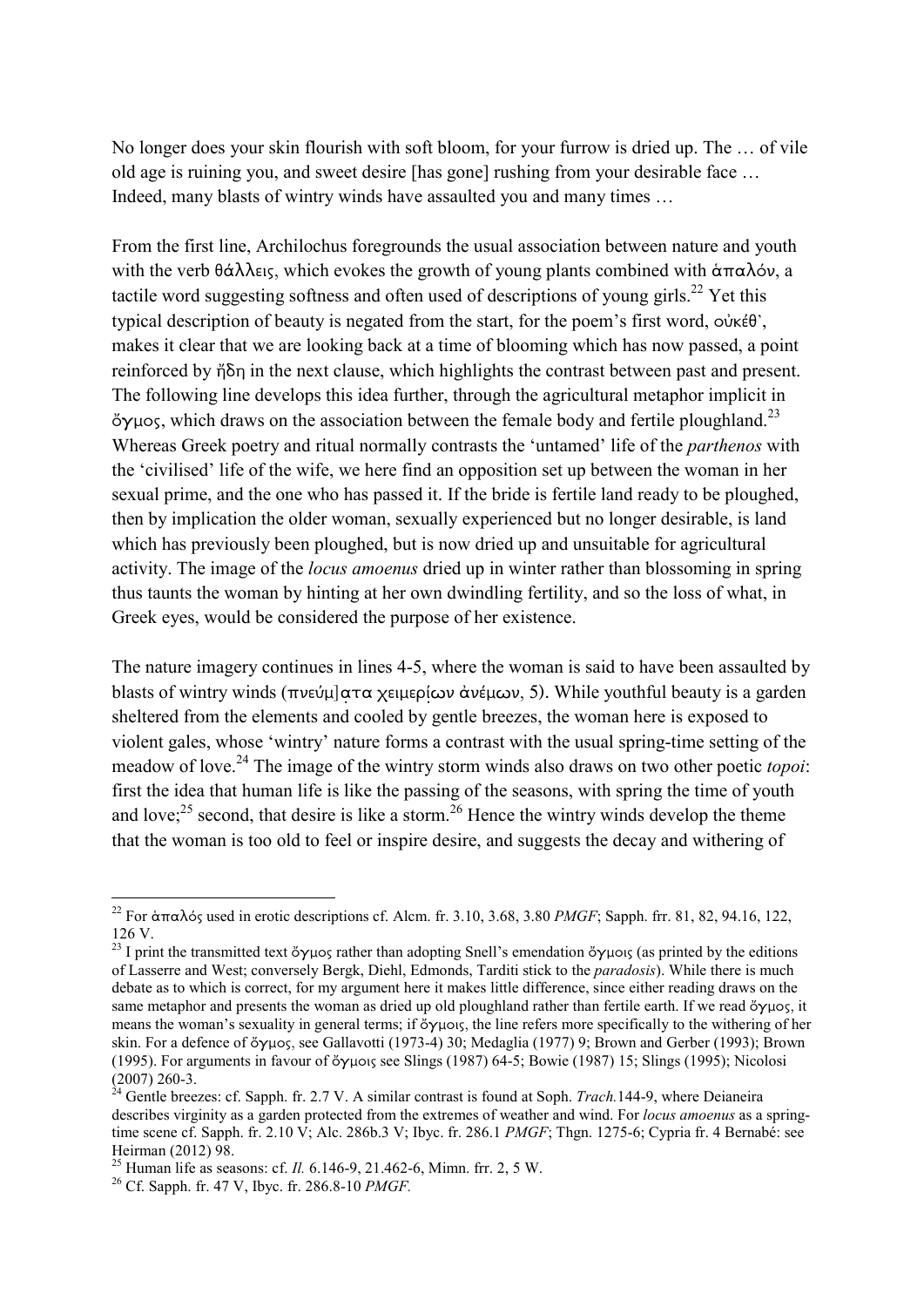her body. Moreover, the blasts of the storm hint at the idea that she is no innocent virgin but someone who has frequently experienced the ravages of *eros*. 27

In this fragment, then, knowledge of the conventional use of nature imagery is essential to understanding the poem's cruel humour. A listener who is aware that natural growth is normally associated with beautiful young girls is able to appreciate the irony of its inversion to abuse an older woman. The fact the nature imagery is such a common way to describe the female body makes this reversal particularly effective, for she becomes a kind of anti*parthenos*, portrayed as the opposite of all that conventionally makes a woman desirable. Yet the most complex use of nature imagery is found in Archilochus' first *Cologne Epode* (fr. 196a W), a poem in which the erotic language of fr. 30 and the invective use of fr. 188 are blended to powerful effect.

#### **Rethinking the grassy gardens (fr. 196a W)**

As various scholars have noted, the Cologne Epode draws on traditional motifs associated with seduction scenes in terms of its structure and the details of its language.<sup>28</sup> Yet while the presence of these motifs is well known, less attention has been paid to how they actually operate within the poem. On analysis, Archilochus does not passively follow convention, but reworks it to achieve his own ends, for here too, it is the places where Archilochus differs from his poetic predecessors that provides us with a rich interpretative seam:

```
πάµπαν ἀποσχόµενος· 
ἶσον δὲ τόλµ[ 
εἰ δ' ὦν ἐπείγεαι καί σε θυµὸς ἰθύει,
ἔστιν ἐν ἡµετέρου 
\hat{\eta} νῦν μέγ' ἱμείρε[ι (5)
καλὴ τέρεινα παρθένος· δοκέω δέ µι[ν 
εἶδος ἄµωµον ἔχειν· 
τὴν δὴ σὺ ποίη[σαι φίλην." 
τοσαῦτ' ἐφώνει· τὴν δ' ἐγὠντανταµει[βόµην· 
"Ἀµφιµεδοῦς θύγατερ (10) 
ἐσθλῆς τε καὶ [ 
γυναικός, ἣν νῦν γῆ κατ' εὐρώεσσ' ἔ[χει, 
τ]έρψιές εἰσι θεῆς 
πολλαὶ νέοισιν ἀνδ[ράσιν 
παρὲξ τὸ θεῖον χρῆµα· τῶν τις ἀρκέσε[ι. (15) 
τ]αῦτα δ' ἐπ' ἡσυχίης 
εὖτ' ἂν µελανθ' ἥ[ 
ἐ]γώ τε καὶ σὺ ϲὺν θεῶι βουλεύσοµεν·
```
<sup>&</sup>lt;sup>27</sup> This idea is further developed in fr. 189W if we accept (as is likely) that they come from the same poem: see Bowie (1987) 17. For the sexual interpretation of fr. 189 W, see also Gerber (1973); West (1974) 134; Corrêa  $(2002)$ 

<sup>&</sup>lt;sup>28</sup> See Henderson (1976); Lefkowitz (1976) 186; van Sickle (1975) 126, and on recurring motifs in epic seduction scenes (many of which are found in the Cologne Epode) see Forsyth (1979); Janko (1992) 170-1.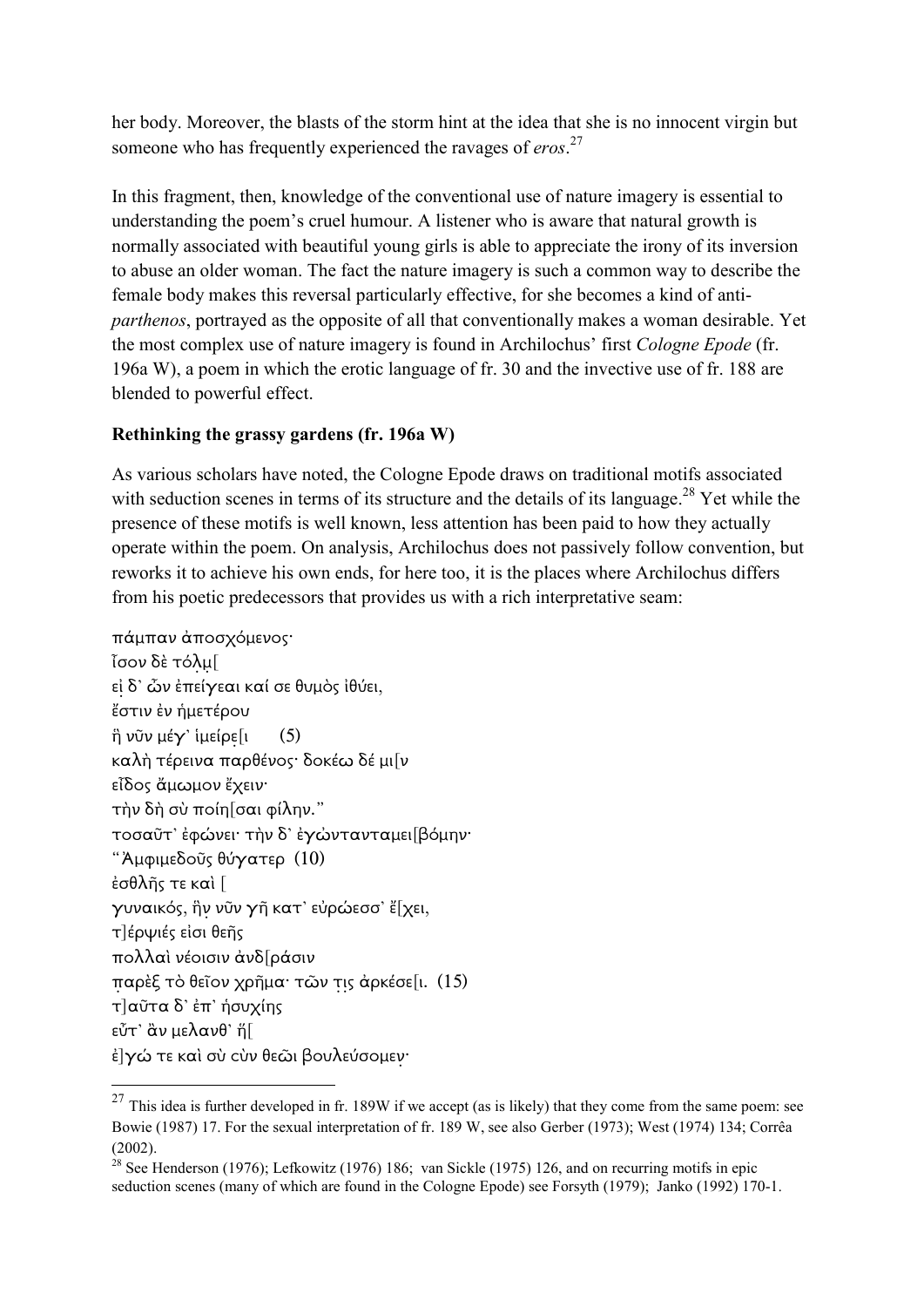π]είσοµαι ὥς µε κέλεαι· πολλόν µ' ε[ (20) θρ]ιγκοῦ δ' ἔνερθε καὶ πυλέων ὑποφ[ µ]ή τι µέγαιρε φίλη· σχήσω γὰρ ἐς ποη[φόρους κ]ήπους. τὸ δὴ νῦν γνῶθι· Νεοβούλη[ν ἄ]λλος ἀνὴρ ἐχέτω· (25) αἰαῖ πέπειρα δις̣ ˻ τόση, ἄν]θος δ' ἀπερρύηκε παρθενήιον κ]αὶ χάρις ἣ πρὶν ἐπῆν· κόρον γὰρ οὐκ[ ]ης δὲ µέτρ' ἔφηνε µαινόλις γυνή· (30) ἐς] κόρακας ἄπεχε· µὴ τοῦτ' ἐφ . ῖτ' αν[ ὅ]πως ἐγὼ γυναῖκα τ[ο]ιαύτην ἔχων γεί]τοσι χάρµ' ἔσοµαι· πολλὸν σὲ βούλο[µαι πάρος· (35) σὺ] µὲν γὰρ οὔτ' ἄπιστος οὔτε διπλόη, ἡ δ]ὲ µάλ' ὀξυτέρη, πολλοὺς δὲ ποιεῖτα[ι φίλους δέ]δοιχ' ὅπως µὴ τυφλὰ κἀλιτήµερα σπ]ουδῆι ἐπειγόµενος (40) τὼς ὥσπερ ἡ κ[ύων τέκω." τοσ]αῦτ' ἐφώνεον· παρθένον δ' ἐν ἄνθε[σιν τηλ]εθάεσσι λαβὼν ἔκλινα, µαλθακῆι δ[έ µιν χλαί]νηι καλύψας, αὐχέν' ἀγκάληις ἔχω[ν, (45) δεί]µατι παυ[σ]αµένην τὼς ὥστε νέβρ[ µαζ]ῶν τε χερσὶν ἠπίως ἐφηψάµην ἧιπε]ρ ἔφαινε νέον ἥβης ἐπήλυσιν χρόα (50) ἅπαν τ]ε σῶµα καλὸν ἀµφαφώµενος λευκ]ὸν ἀφῆκα µένος ξανθῆς ἐπιψαύ[ων τριχός.

'abstaining completely, and bring yourself likewise (?) .... But if you are in haste and your spirit urges you on, in our house there is a maiden, lovely and tender, who greatly desires (you?); I think she has a faultless figure. Make her your (girlfriend)." So she spoke, and I replied to her: "Daughter of Amphimedo, that good and ... lady whom the mouldering earth now holds, there are many pleasures of the goddess for young men besides the divine thing: let one of them suffice. But you and I will discuss these things at leisure when ... grows dark. I shall do as you ask me. Much ... beneath the coping stone and ... the gates .... Do not begrudge me my dear: I shall steer my course for (?) the grassy gardens. But be sure of this: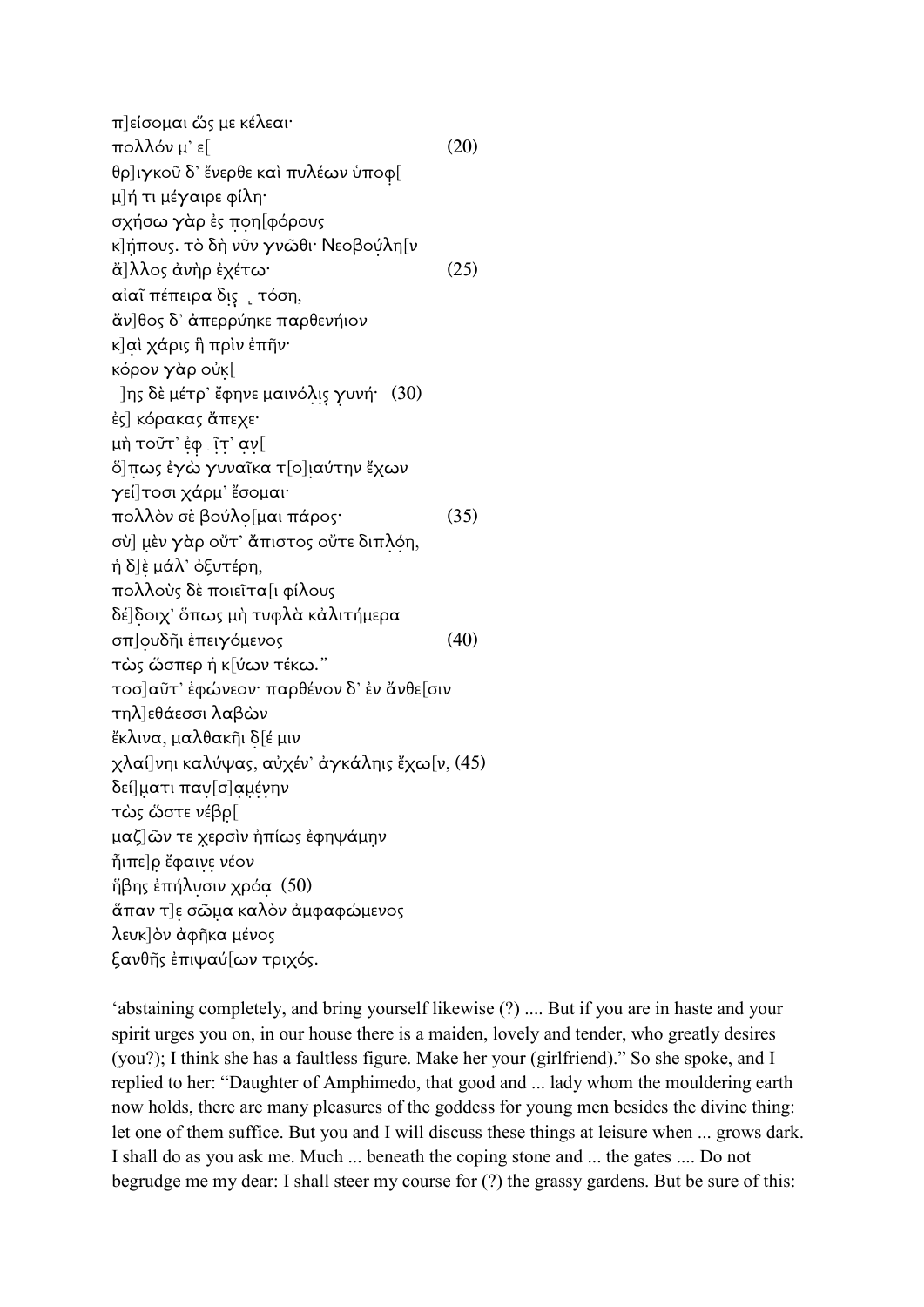let some other man have Neoboule. Goodness, she's overripe, twice your age; her maidenly flower has dropped off, and the charm she had before. She couldn't get enough (?) ... that crazed woman has shown the measure of her ... To hell with her! Let (noone ask this)? ... that I should have a woman like that and be a laughing-stock to my [neigh]bours. I much prefer you: [you] are not unreliable or two-faced, but (she) is sharp and makes many (men her friends). I am afraid lest, pressing on in haste (I may beget) blind and premature offspring like the bitch." So I spoke. And I took the girl and laid her down in the blossoming flowers, and covered her with a soft (cloak), cradling her neck in my arm, as she ceased (trembling in fear?), just like a fawn. I gently took hold of her breasts in my hands, (just where) the young flesh became visible, the bewitchment of her youth, and caressing (all) her lovely body I let go my (white) might, just touching blonde (hair).

Archilochus makes extensive use of nature imagery throughout the poem, and we find it used to achieve the same invective contrast between youth and old age as in fr. 188. The imagery is first introduced in the girl's speech, with which the surviving section of the poem begins, as she suggests that if the speaker cannot control himself to abstain entirely (1-2), he should have sex with an alternative girl (3-7). This substitute girl, who must be Neoboule, is described by her sister as being 'a lovely tender maiden' (κ $\bar{\alpha} \lambda$ ή τέρεινα παρθένος, 6).<sup>29</sup> τέρεινα is a significant word in this context, since it has strong associations with the natural world, and so invites us to imagine the girl as being like a young plant.<sup>30</sup> The man picks up on on this imagery when he rejects her offer in his speech: far from being young and tender, Neoboule is 'overripe' (πέπειρα, 26) and the 'flower of her maidenhood' is described as having dropped off (ἄν]θος δ' ἀπερρύηκε παρθενήιον, 27). Whereas imagery of ripe fruit is often used to suggest female readiness for marriage, πέπειρα suggests that Neoboule's 'fruit' has now passed its natural best.<sup>31</sup> If ripeness normally carries connotations of the succulence of youthful flesh, πέπειρα conjures up the flaccid texture of over-ripe fruit, perhaps with a hint of rottenness of corruption, while the emotional αἰαῖ which starts the line expresses the speaker's disgust. We therefore find the same basic idea as in fr. 188 - nature imagery reworked to suggest a woman past her prime – but the imagery is given a different type of twist. The claim that Neoboule's flower has 'dropped off' rather than being plucked is a further dig, since it implies that she (and her family) has allowed her youth to be frittered

<u>.</u>

 $29$  The idea that Neoboule is the substitute was proposed by the original editors (see Merkelbach and West (1974) 102-3) Some scholars have challenged this view, e.g. Ebert and Luppe (1975) 223-4 Lefkowitz (1976); Burnett (1983); Eckerman (2011), but it still remains the most plausible option. The substitute girl is described as belonging to the same household as the girl in the poem (ἐν ήμετέρου, 4), and the man in the poem clearly thinks that Neoboule is meant, since he names her at 24-5 as the alternative he wishes to reject. Moreover, the man's criticism of Neoboule is structured so as to reflect the girl's speech, which further encourages us to identify her with the girl offered here: cf. Slings (1987) 31.

<sup>30</sup> Used of plants e.g. *Il.* 13.180; *Od.* 9.449, 12.357; *HHDem.* 209; Ibyc. fr. 34.2 *PMG*; used of youthful beauty with explicitly vegetal symbolism at Hes. *Thg.* 988; *HHHerm.* 375.

<sup>&</sup>lt;sup>31</sup> For female sexuality as a fruit, cf. Sapph. fr. 105aV; Aesch. *Suppl.*998, 1015, and for fruit as an erotic motif cf. Sapph. fr. 2.3 V; Ibyc. fr. 286.2 *PMGF*, Stes. fr. 187 *PMGF*. See Trumpf (1960); Faraone (1999) 69-80. For overripeness as a term of erotic abuse cf. Anacr. 5W, Theocr. 7.120-1: on the Archilochean intertexts in the latter, see Henrichs (1980).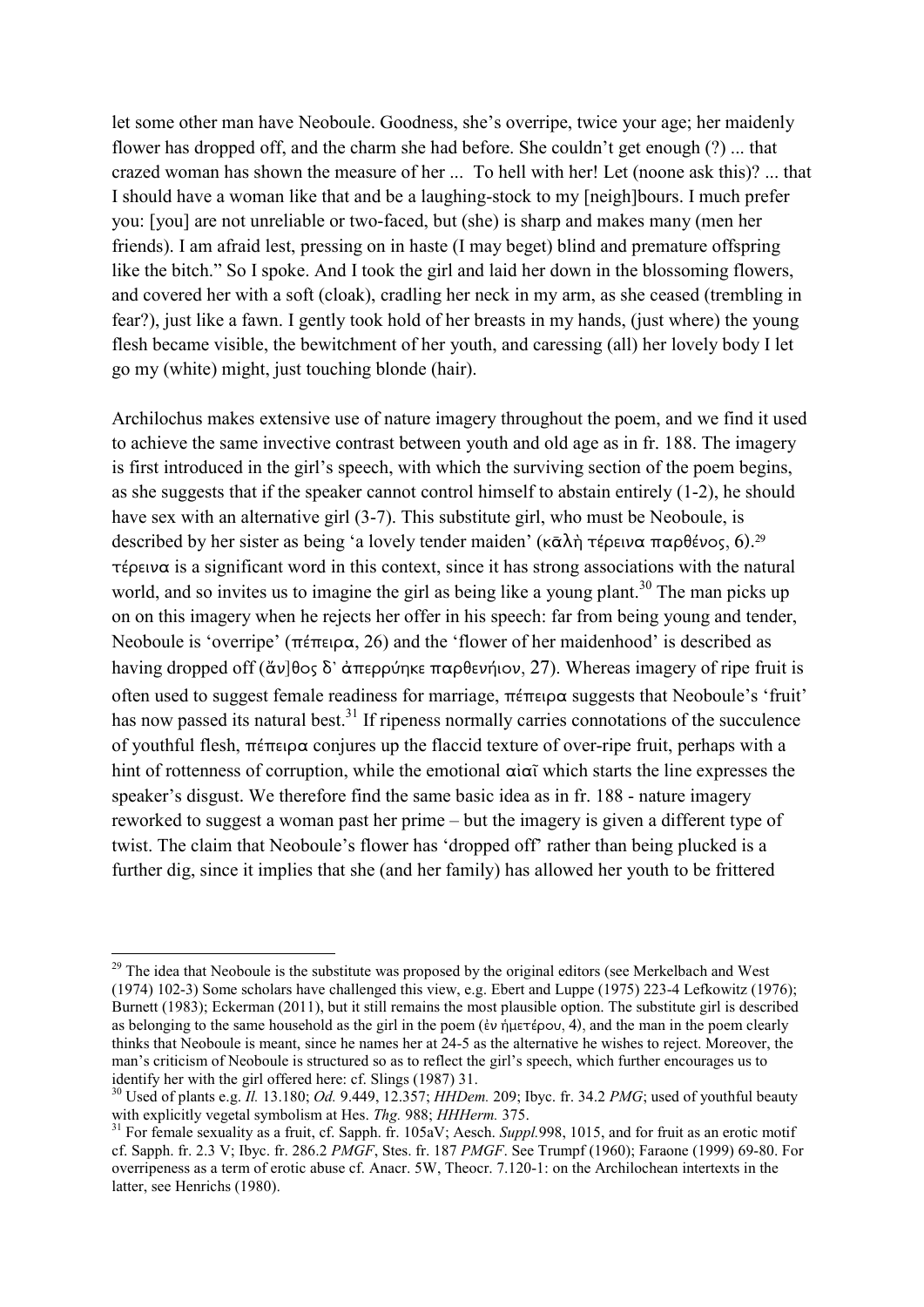away rather than being properly 'plucked' in marriage.<sup>32</sup> At the extreme end of this cycle of growth followed by decay comes the oldest woman of all, the dead Amphimedo, whose corpse is described as being held in the 'mouldering' earth γῆ κατ' εὐρώεσσ' ἔ[χει (12).<sup>33</sup> Thus the idea of decay as the natural endpoint for the female body not only forms the basis of his rejection of Neoboule, but also part of his rhetorical argument for seducing the girl, since it acts as a reminder that the time of youthful flowering is short, and should be enjoyed while it lasts.<sup>34</sup> This association between youth and natural blooming is reinforced at the end of the poem, where the narrator lays the girl down among the flowers (42): implicitly contrasting her with Neoboule who has lost her maidenly flower (27). Placing παρθένον as the first word of the description of the erotic action which begins at 42 emphasises this theme, as the poet returns to the flower imagery to draw our attention to the virginal state of the girl, and so contrasts her with the sexually experienced Neoboule.<sup>35</sup>

The nature imagery which runs throughout the Epode is both romantic and invective in effect, as we see the poet using it to simultaneously praise the beauty of the young girl and to attack her sister. Since this is a poem whose purpose is part erotic fantasy and part attack on the Lycambids, this mixed use of the imagery is relevant to Archilochus' wider goals. Yet we also find nature imagery used in a more confusing way in the poem, when the speaker tells the girl that he will 'steer course for the grassy gardens' (σχήσω γὰρ ἐς ποη[φόρους /κ]ήπους, 23-4). This phrase, along with the lines that immediately precede it, is one of the most controversial passages, and scholars have debated whether the 'grassy gardens' should be taken to mean the girl's pubic hair (and thus he does not ask to have full sex with her), is a general metaphor for her virginity (suggesting that he intends full penetration), or whether the grassy gardens should be taken less suggestively as referring to the rural location the couple are actually in: valid parallels for all of these interpretations can be found.<sup>36</sup> The problem is exacerbated by the fact that the poem's final scene, which could provide the answer, ends abruptly and with little clarity as to what is going on: we are invited to visualise the act of ejaculation (52), yet the poet is vague as to precisely how this is achieved, and a huge range of activities has been suggested.<sup>37</sup>

 $32$  Casadio (1973-4) and Slings (1987) 41-2 are wrong to reject any reference to the loss of her virginity as a Romano-Christian anachronism, for as discussed above, the association between flower-picking and the ending of maidenhood is a well established idea in archaic literature, the *locus classicus* being *HHDem.* 2-16. The use of the imagery in epithalamia (cf. Sapph. frr. 105ab) further suggests a sexual reference here. For ἀπορρέω used of the falling out of leaves or fruit, cf. Arist. *GA* 783b14.

<sup>33</sup> Highly epic phraseology: εὐρώεις is the Homeric epithet for the realm of Hades (*Il.* 20.65, *Od.* 10.512, 23.322, 24.10); κατέχω is the verb used of the earth covering corpses (e.g. *Il.* 3.243, 16.629, 18.332): see Campbell (1976) 152-3

<sup>&</sup>lt;sup>34</sup> Cf. the description of sexual pleasure as an activity for νέοι ἄνδρες ('young men') at 13.

 $35$  Cf. cf. Slings (1987) 45.

<sup>&</sup>lt;sup>36</sup> E.g Pind. *Pyth.* 9.37 clearly uses meadow language to mean penetration in delicate terms; Hesych. κ 2529 suggests that κῆπος can mean the genitals; and Ar. *Lys.* 88 uses the close equivalent πεδίον still more specifically of the *mons Veneris* and pubic hair. σχήσω too is capable of bearing multiple interpretations, as it could mean 'change my course towards', 'hold back from' (cf. Slings (1975)), 'land on' (Marcovich (1975) 12); or 'hold my course for' (Campbell (1976), each of which suggests a different sexual outcome.

<sup>37</sup> Full intercourse: Henderson (1976); Casanova (1976); Koenen (1980); *coitus interruptus*: West (1975); Marcovich (1975); masturbation: Calder (1979); ejaculation over the girl's genitalia: van Sickle (1975); Rubin (1978-9); premature ejaculation: Lloyd-Jones (1975) 99; Calder (1979)); intercrural sex: Latacz (1992); *fellatio*: Eckerman (2011).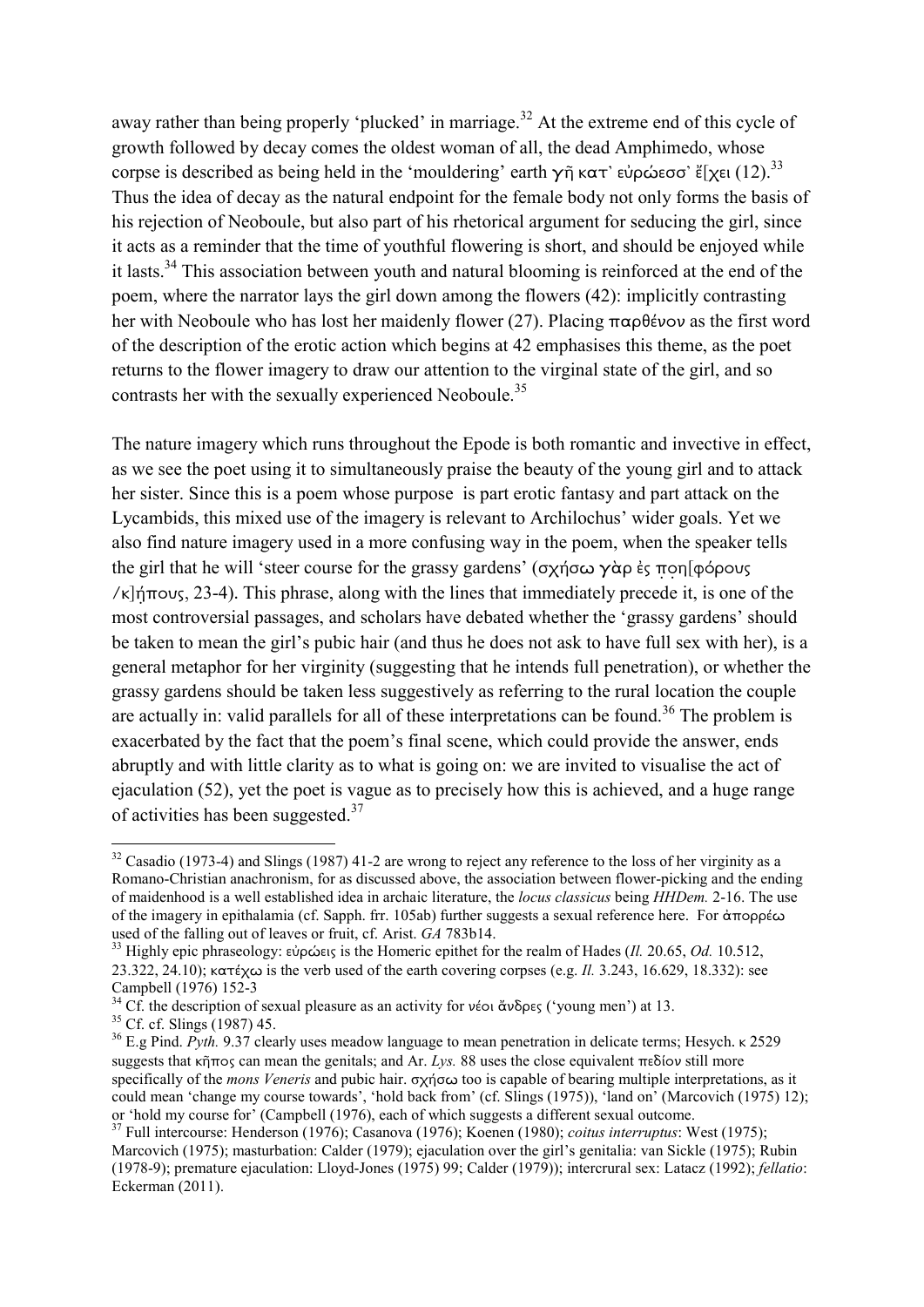We get further in interpreting the 'grassy gardens', however, if we treat them as a deliberately veiled metaphor rather than as a puzzle to be decoded. At this point in the poem, the man uses metaphor to describe his sexual intentions, and the vegetal language he uses draws on its familiarity as an erotic symbol. However, it is the way in which the metaphors are used in this passage which is unusual: Archilochus combines a level of vulgarity with a degree of ambiguity which is unparalleled in other rural seduction scenes. An instructive parallel is the Iliadic *Hieros Gamos*, which like the Cologne Epode uses nature imagery for erotic effect, but uses it to express sexual contact by means of euphemism rather than to create uncertainty. After Zeus takes Hera in his arms, we are told of the blooming flowers and golden dew-cloud that surround the couple (14.347-51): the act itself is described with the delicate phrase 'there they went to bed' (τῷ ἔνι λεξάσθην, 350), yet the imagery of natural fertility allows us to supply the details, which are then confirmed by the later statement that Zeus is 'laid low by sleep and passion' (ὕπνῳ καὶ φιλότητι δαµείς, 353). <sup>38</sup> In the Homeric passage, the audience is at no point invited to consider the possibility that it is anything other than intercourse. Conversely, Archilochus' speaker uses the term 'grassy gardens' in the context of negotiating sexual boundaries, and this encourages speculation as to how we should interpret the metaphor's reference.<sup>39</sup> The statement σχήσω γὰρ ἐς ποη[φόρους /κ]ήπους turns the image of the body as meadow from a general metaphor into a specific location, hinting at sexual precision and yet leaving it crucially vague as to what the speaker really intends. The fact that modern scholars have found so many divergent parallels for the connotations of garden imagery suggests that a Greek audience would have found it equally open-ended. The ambiguity is further enhanced by the fact that in these lines speaker combines imagery drawn from the natural world with metaphors of architecture (θρ]ιγκοῦ, πυλέων 21) and seafaring (σχήσω, 23). The mixed metaphors are a strategy designed to confuse: the man purports to make his intentions clear, but in fact clouds them in language which disorientates the listener as it switches from one field of reference to another.

Thus the purpose of the 'grassy gardens' imagery is to create ambiguity and so keep the audience in a state of suspense: we are invited to debate exactly what is being promised. It also allows the speaker an element of decorum and sensitivity in his dealings with a young girl, but it leaves the question open as to whether the girl herself will come to the same conclusion as the listener as to what is being requested. This ambiguity is reinforced by the poem's ending: after a tantalising build up (44-51) Archilochus concludes with an image which is sexually graphic (λευκ]ὸν ἀφῆκα μένος, 'I released my white might', 52) yet leaves the crucial details ambiguous, and ends the poem on this abrupt note. Had Archilochus

<u>.</u>

<sup>38</sup> See Janko (1992) 206.Similarly in *HHAph.* despite a titillating build-up (161-5), the act itself is described in euphemistic terms, but ones that leave no doubt that full sex is intended: 'a mortal, he lay with an immortal goddess' (ἀθανάτη παρέλεκτο θεᾶ βροτός, 167). On the varying ways of describing sex acts in epic, see Faulkner (2008) 222-3.

<sup>&</sup>lt;sup>39</sup> Cf. 'the divine thing' (τὸ θεῖον χρῆμα) at 15, which has been taken to mean either sex or marriage, each of which could be said to be the ultimate expression of sexual urges in a Greek context. This too, I would argue, is meant to bear more than one interpretation, and the suspense and humour derives from likelihood that the ultimate sexual goal for a young girl may not be the same as for a man: see van Sickle (1975) 136-7; Morrone (1976).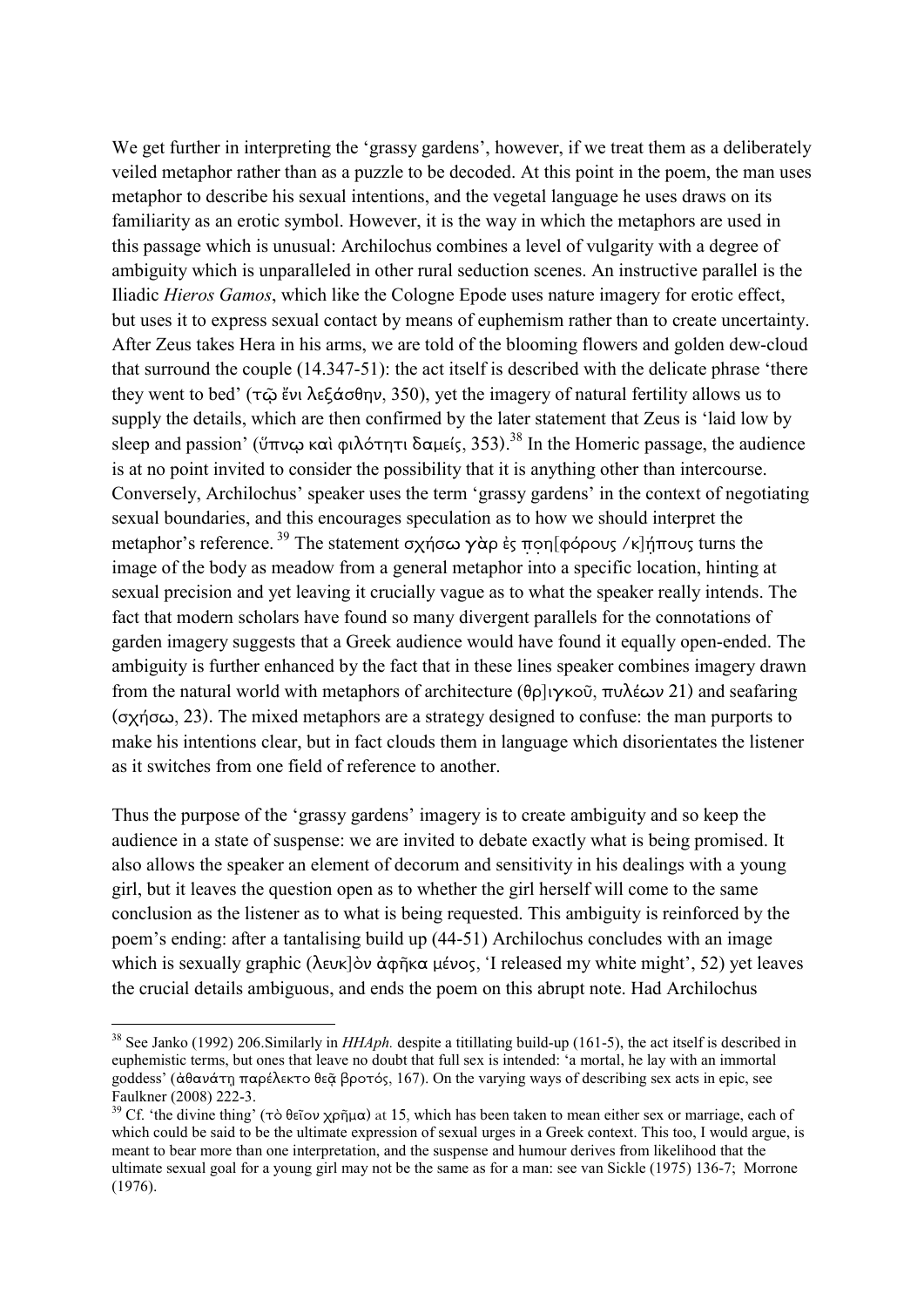wanted the nature of the sex act to be clear, he could have made it so without difficulty: his other erotic fragments show that he hardly shies away from sexual descriptions, and even if he wished to avoid coarse language in this context, the epic parallels demonstrate that one can be clear without being crude.<sup>40</sup> Rather, the ambiguity at lines 21-4 and 51-3 should be understood as mutually reinforcing, and as part of as a strategy to titillate: Archilochus teases his audience by hinting at sexually explicit material, yet leaves the listener to engage his own erotic imagination to piece together the details. In doing so, Archilochus allows him to become more emotionally implicated in the poem than would be achieved by a straightforward description. In a sympotic performance context, a poem which prompted erotically charged discussion would be more satisfying than one which gave cut and dried answers. Moreover, insofar as part of the poem's purpose is to abuse the Lycambids, a poem which invites its listeners to debate exactly what the girl did or did not do acts as further sullying of her reputation.<sup>41</sup> Indeed, the fact that modern scholars have spent so long debating the nature of the sexual climax is itself testament to the technique's effectiveness.

Thus in the Cologne Epode, Archilochus relies on his audience's familiarity with nature imagery to create suspense through his refashioning of its symbolism. We find a similar invective twist to fr. 188, where nature imagery is used to mock the passing of youth as well as to praise its flowering: through the cycle of female aging described in the process τέρεινα – πέπειρα - εὐρώεσσα ('tender' – 'overripe' – 'mouldering'), the girl is both praised for her current beauty, but reminded of the horrible fate that awaits her. Yet Archilochus turns his poem from a typical meadow seduction scene into something much more suggestive, by redeploying the imagery of the 'grassy gardens' as a specific negotiation point in the discussion between man and girl, rather than as figurative backdrop. Thus poetic and cultural precedent is essential to understanding the way imagery works in this poem, and when we read the fragment in the light of literary conventions, we find that these provide us with a great deal of interpretative assistance.

#### **Conclusion**

-

A study of Archilochus' use of imagery shows it to be rich and varied: the poet draws on deep-seated cultural assumptions regarding the usual associations of a particular metaphor or image, and can then choose to redirect these associations for his own purposes. Since the poems we have examined are likely to have been performed in a sympotic context, we can assume a relatively educated audience, used to hearing poetry and in a position to notice when convention is breached. The metaphors in question are not limited to particular literary genres: so, for example, we need not posit an audience with a detailed familiarity with the texts of the Homeric poems. Rather, these are *topoi* which are connected to fundamental Greek perceptions about sexuality, gender-relations, and the natural world around them, and so move easily between poetic forms. Nevertheless, the sophistication with which Archilochus manipulates these tropes suggests that a seventh-century Parian or Thasian

 $40$  On the ambiguity at the end, see Slings (1980) 300-4; Slings (1987) 51.

<sup>&</sup>lt;sup>41</sup> On the invective subtext of the sexual description, cf. Carey (2009b) 157: 'in a world where a female's chastity is vital to her family's honour, her behaviour is shameful for a free woman'. See also Stoessl (1976) 247-8.